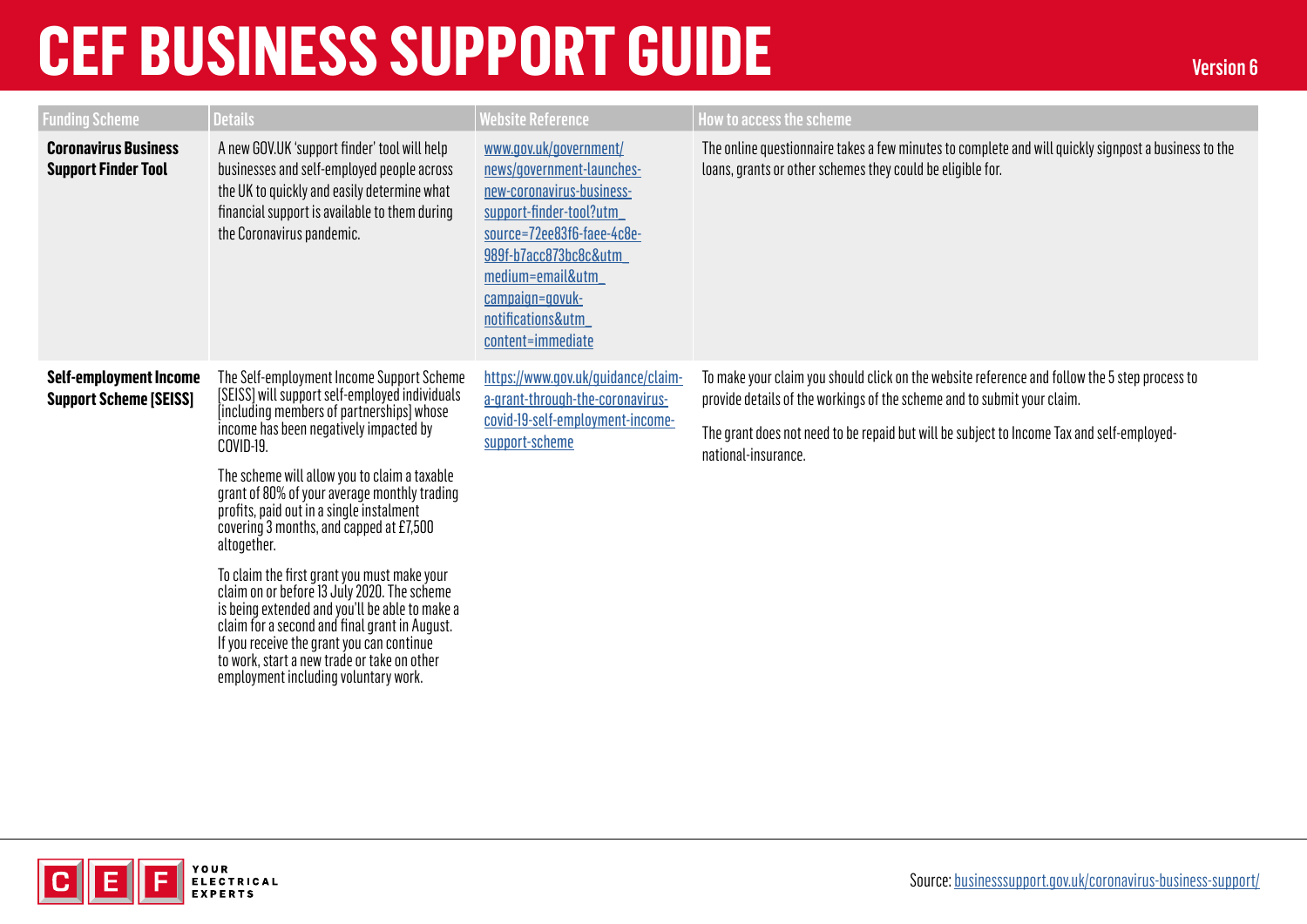| <b>Funding Scheme</b>                                                          | <b>Details</b>                                                                                                                                                                                                                                                                                                                                                                                                                                                                                                  | <b>Website Reference</b>                                                                                                                                                                                                                                                                                                                                                                         | How to access the scheme                                                                                                                                                                                                                                                                      |
|--------------------------------------------------------------------------------|-----------------------------------------------------------------------------------------------------------------------------------------------------------------------------------------------------------------------------------------------------------------------------------------------------------------------------------------------------------------------------------------------------------------------------------------------------------------------------------------------------------------|--------------------------------------------------------------------------------------------------------------------------------------------------------------------------------------------------------------------------------------------------------------------------------------------------------------------------------------------------------------------------------------------------|-----------------------------------------------------------------------------------------------------------------------------------------------------------------------------------------------------------------------------------------------------------------------------------------------|
| <b>Coronavirus Business</b><br><b>Interruption Loan</b><br><b>Scheme</b>       | Supports small and medium-sized businesses<br>with access to loans, overdrafts, invoice<br>finance and asset finance of up to £5 million<br>and for up to six years. It is intended to help<br>support firms paying salaries, rents<br>and suppliers.                                                                                                                                                                                                                                                           | british-business-bank.co.uk/<br>ourpartners/coronavirus-business-<br>interruption-loan-scheme-cbils/<br>british-business-bank.co.uk/<br>ourpartners/coronavirus-business-<br>interruption-loan-scheme-cbils-2/<br>current-accredited-lenders-and-<br>partners/                                                                                                                                   | Any SME's interested in the loan scheme should in the first instance approach one of the 40+<br>accredited lenders with their borrowing proposal.<br>The scheme is now open for applications. All major banks are offering this scheme.                                                       |
| <b>Coronavirus Large</b><br><b>Business Interruption</b><br><b>Loan Scheme</b> | The Coronavirus Large Business Interruption<br>Loan Scheme has been expanded to cover all<br>viable firms. All firms with a turnover of more<br>than £45 million will now be able to apply for<br>up to £25 million of finance, and up to £50<br>million for firms with a turnover of more than<br>£250 million.<br>This complements existing support including<br>the Covid Corporate Financing Facility<br>and the Coronavirus Business Interruption<br>Loan Scheme for small and medium sized<br>businesses. | www.gov.uk/government/news/<br>chancellor-expands-loan-scheme-<br>for-large-businesses?utm<br>source=e1eae5d2-6726-4b01-<br>a7b4-29c502d3659a&utm<br>medium=email&utm<br>campaign=govuk-<br>notifications&utm<br>content=immediate<br>www.british-business-bank.co.uk/<br>ourpartners/coronavirus-business-<br>interruption-loan-scheme-cbils-2/<br>current-accredited-lenders-and-<br>partners/ | The government will provide lenders with a guarantee of 80% on each loan to give lenders further<br>confidence in continuing to provide finance.<br>The scheme will be available through a series of accredited lenders, which will be listed on the British<br><b>Business Bank website.</b> |

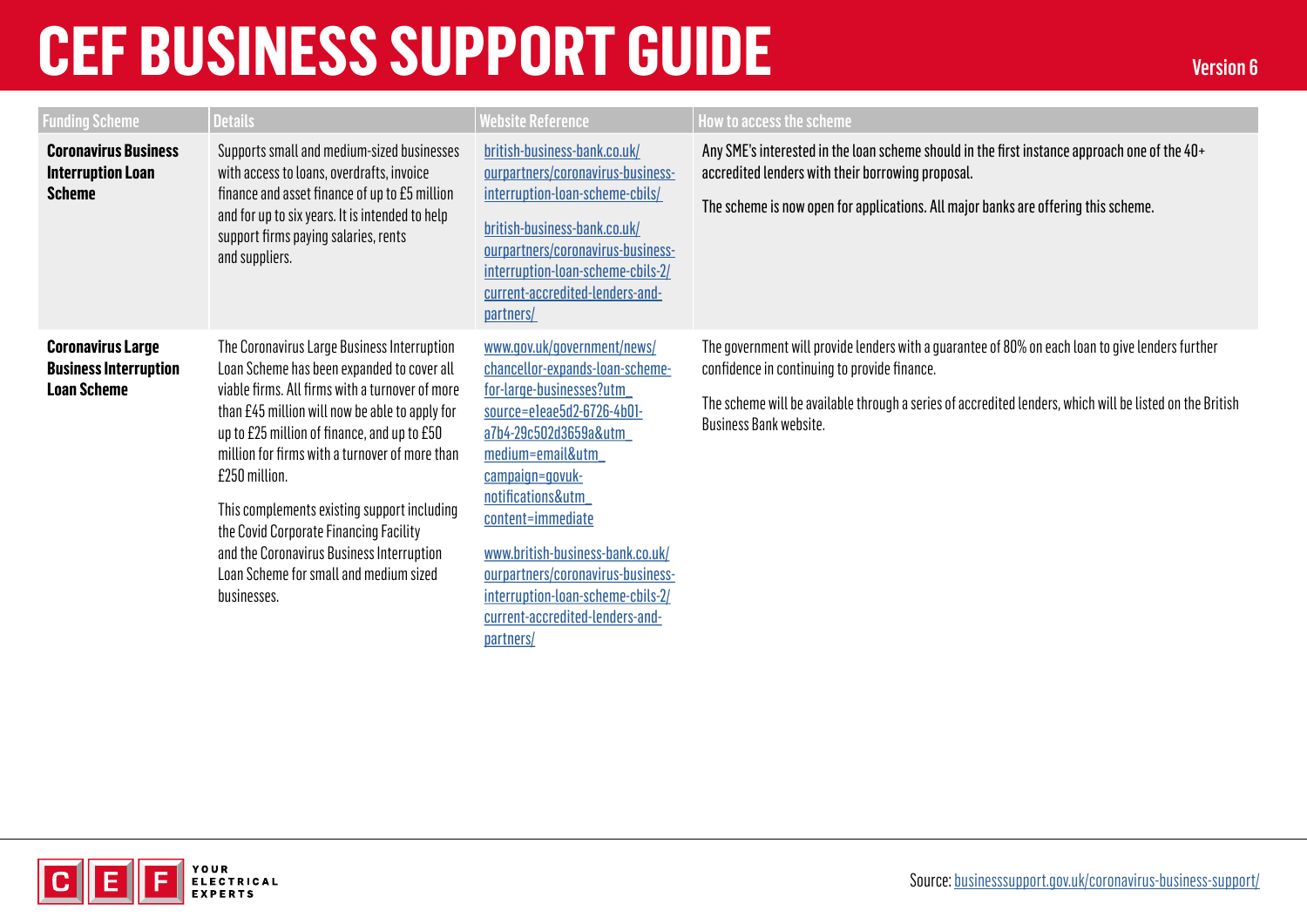| <b>Funding Scheme</b>                                                                       | <b>Details</b>                                                                                                                                                                                                                                                                                                                                                                                                                                                                                                                                                                                                                                                                           | <b>Website Reference</b>                                                                                                                                                                                                      | <b>How to access the scheme</b>                                                                                                                                                                                                                                                                                                                                             |
|---------------------------------------------------------------------------------------------|------------------------------------------------------------------------------------------------------------------------------------------------------------------------------------------------------------------------------------------------------------------------------------------------------------------------------------------------------------------------------------------------------------------------------------------------------------------------------------------------------------------------------------------------------------------------------------------------------------------------------------------------------------------------------------------|-------------------------------------------------------------------------------------------------------------------------------------------------------------------------------------------------------------------------------|-----------------------------------------------------------------------------------------------------------------------------------------------------------------------------------------------------------------------------------------------------------------------------------------------------------------------------------------------------------------------------|
| <b>Covid-19 Corporate</b><br><b>Financing Facility -</b><br><b>Support for larger firms</b> | The new Covid-19 Corporate Financing Facility<br>[CCFF] means that the Bank of England will<br>buy short-term debt from larger companies.<br>This will support companies which are<br>fundamentally strong, but have been affected<br>by a short-term funding squeeze. It will also<br>support corporate finance markets overall and<br>ease the supply of credit to all firms.<br>The scheme will be funded by central bank<br>reserves - in line with other Bank of England<br>market operations. It will operate for at least<br>12 months, and for as long as steps are needed<br>to relieve cash flow pressures on firms that<br>make a material contribution to the<br>UK economy. | bankofengland.co.uk/news/2020/<br>march/the-covid-corporate-<br>financing-facility                                                                                                                                            | Further details of the Facility, including application forms, terms and conditions and operating<br>procedures will be published on the Bank's website on Monday 23rd March 2020.<br>This scheme is now available for applications.                                                                                                                                         |
| <b>Deferring VAT and</b><br><b>Income Tax payments</b>                                      | <b>VAT</b><br>If you're a UK VAT registered business and have<br>a VAT payment due between 20 March 2020<br>and 30 June 2020, you can defer the payment<br>until a later date. It does not cover payments<br>for VAT MOSS or import VAT.<br><b>Income Tax</b><br>Intended to support self-employed by<br>deferring Income tax payments until<br>31st January 2021 for those due to make a Self<br>Assessment payment on 31st July 2020.                                                                                                                                                                                                                                                  | https://www.gov.uk/guidance/<br>deferral-of-vat-payments-due-to-<br>coronavirus-covid-19<br>https://www.qov.uk/understand-<br>self-assessment-bill/payments-on-<br>account<br>https://www.gov.uk/difficulties-<br>paying-hmrc | <b>VAT</b><br>This is an automatic offer with no applications required.<br>Businesses will not need to make a VAT payment during this period. VAT refunds and reclaims will be<br>paid by the government as normal.<br><b>Income Tax</b><br>Contact HMRC Online or by phone<br>Self Assessment Payment Helpline<br>Telephone: 0300 200 3822<br>Monday to Friday, 8am to 4pm |

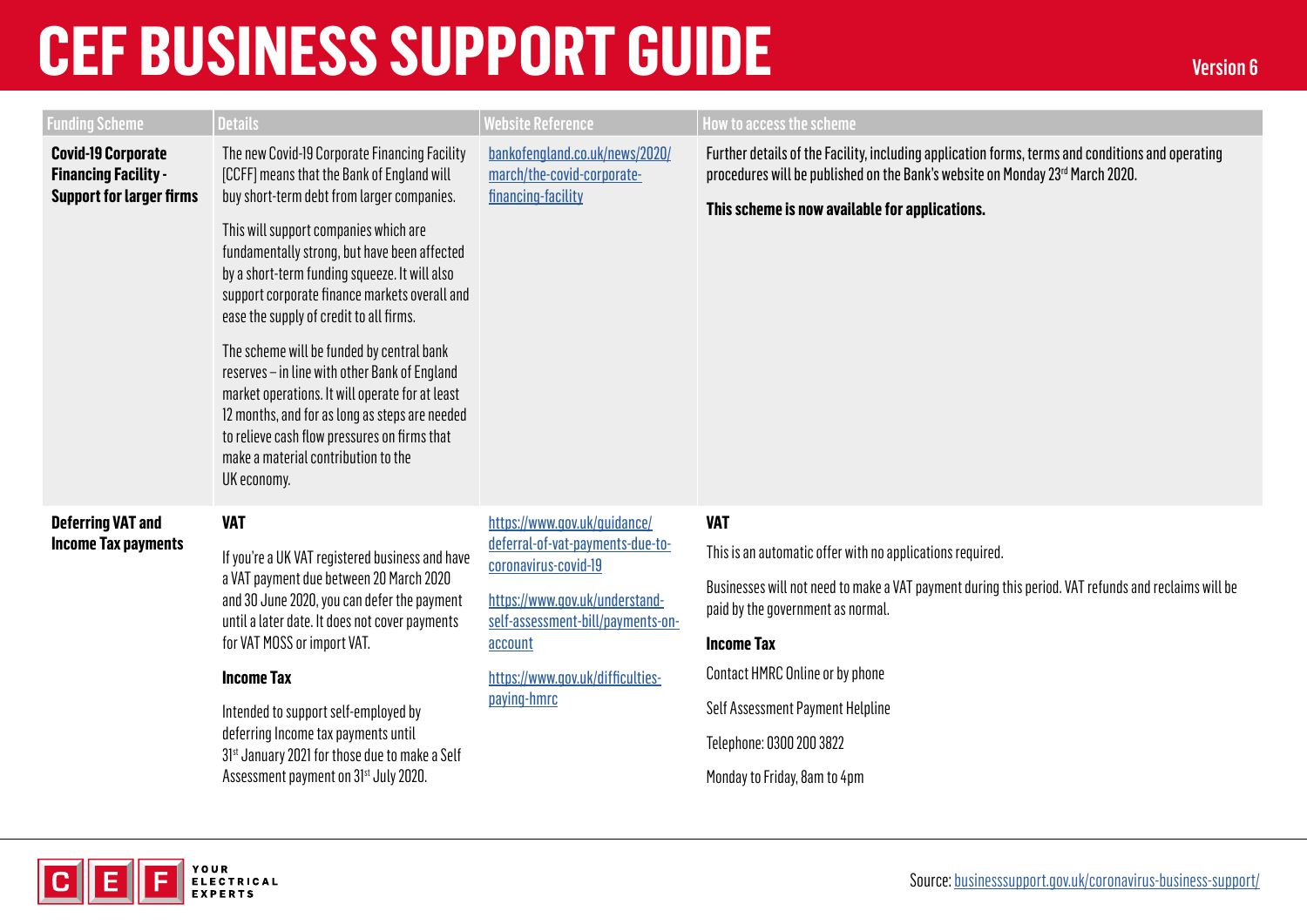| <b>Funding Scheme</b>                             | <b>Details</b>                                                                                                                                                                                                                                                                                                                                                                                                                                                                                                                                                                                                                                                                                                                                                                                        | <b>Website Reference</b>                                                                  | How to access the scheme                                                                                                                                                                                                                                                                                                                                                                                                                                                        |
|---------------------------------------------------|-------------------------------------------------------------------------------------------------------------------------------------------------------------------------------------------------------------------------------------------------------------------------------------------------------------------------------------------------------------------------------------------------------------------------------------------------------------------------------------------------------------------------------------------------------------------------------------------------------------------------------------------------------------------------------------------------------------------------------------------------------------------------------------------------------|-------------------------------------------------------------------------------------------|---------------------------------------------------------------------------------------------------------------------------------------------------------------------------------------------------------------------------------------------------------------------------------------------------------------------------------------------------------------------------------------------------------------------------------------------------------------------------------|
| <b>Coronavirus Job</b><br><b>Retention Scheme</b> | Under the Coronavirus Job Retention Scheme,<br>all UK employers with a PAYE scheme that was<br>created and started with an RTI submission<br>received by HMRC on or before 19th March<br>2020, will be able to access support to<br>continue paying part of their employees'<br>salary for those that would otherwise have<br>been laid off during this crisis.<br>The scheme will close to new entrants from<br>30 <sup>th</sup> June 2020, employers will only be able to<br>furlough employees that they have furloughed<br>for a full 3 week period prior to 30th June.<br>This means that the final date by which an<br>employer can furlough an employee for the<br>first time will be 10th June 2020.<br>To find out more information on how the<br>scheme is changing, click on website link. | gov.uk/quidance/claim-for-wage-<br>costs-through-the-coronavirus-job-<br>retention-scheme | You will need to:<br>Designate affected employees as 'furloughed workers' and notify your employees of this change -<br>changing the status of employees remains subject to existing employment law and, depending on the<br>employment contract, may be subject to negotiation.<br>Submit information to HMRC about the employees that have been furloughed and their earnings<br>through a new online portal [HMRC will set out further details on the information required]. |
| <b>Coronavirus Future Fund</b>                    | The Future Fund will provide government loans<br>to UK-based companies ranging from £125,000<br>to £5 million, subject to at least equal match<br>funding from private investors.<br>These convertible loans may be a suitable<br>option for businesses that rely on equity<br>investment and are unable to access the<br><b>Coronavirus Business Interruption Loan</b><br>Scheme.                                                                                                                                                                                                                                                                                                                                                                                                                    | www.gov.uk/quidance/future-fund                                                           | The Future Fund will launch in May 2020. Further details about this scheme are to be published shortly.<br>The scheme will be delivered in partnership with the British Business Bank.                                                                                                                                                                                                                                                                                          |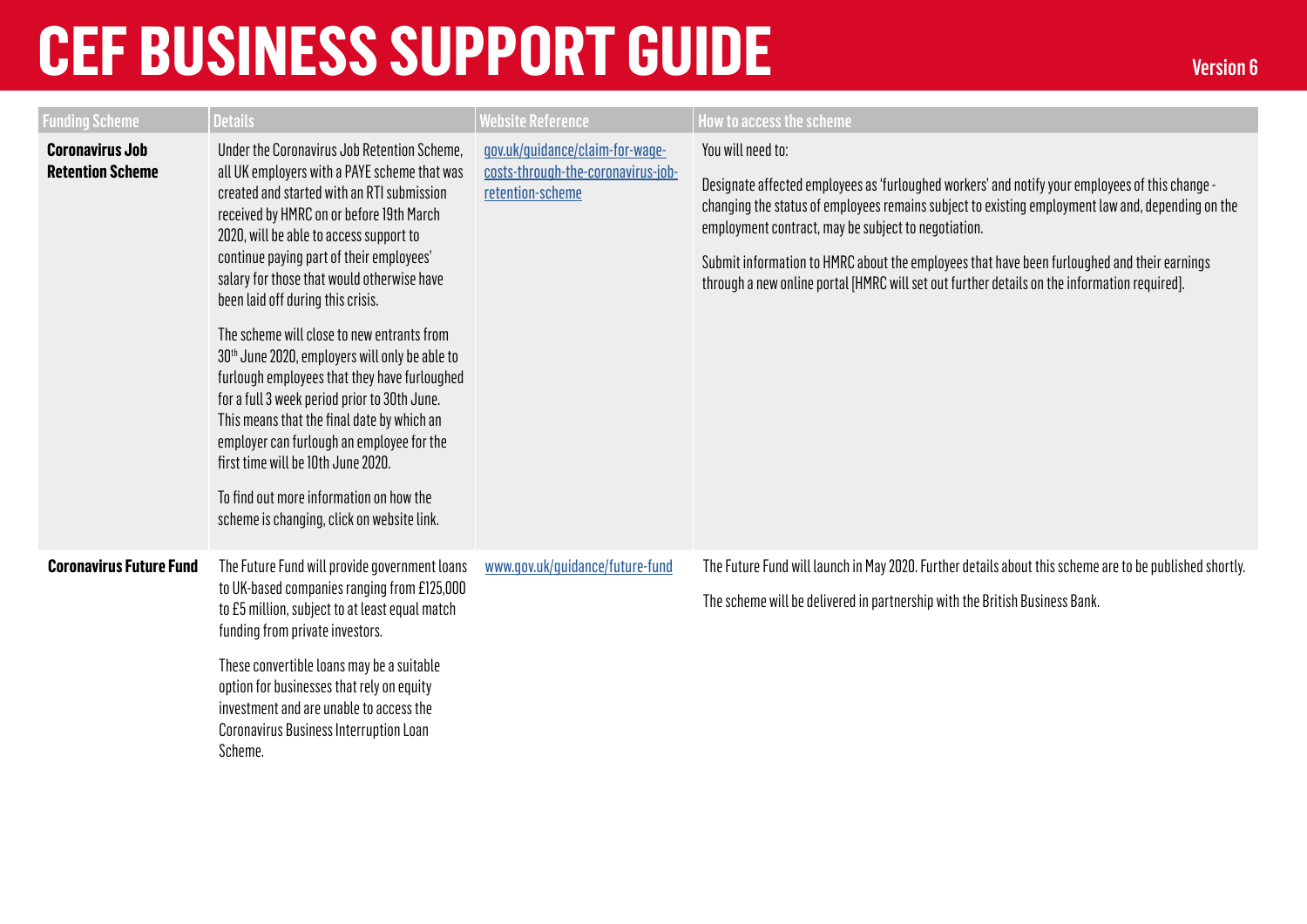| <b>Funding Scheme</b>                         | <b>Details</b>                                                                                                                                                                                                                                                                                                                                                                           | <b>Website Reference</b>                                                                                                                                                                        | How to access the scheme                                                                                                                                                                                                                     |
|-----------------------------------------------|------------------------------------------------------------------------------------------------------------------------------------------------------------------------------------------------------------------------------------------------------------------------------------------------------------------------------------------------------------------------------------------|-------------------------------------------------------------------------------------------------------------------------------------------------------------------------------------------------|----------------------------------------------------------------------------------------------------------------------------------------------------------------------------------------------------------------------------------------------|
| <b>Rates Relief</b>                           | All property occupiers in the retail, leisure<br>and hospitality sectors including shops,<br>cinemas, restaurants, music venues,<br>museums, art galleries, theatres, caravan<br>parks, gyms, small hotels, B&Bs, guest<br>houses, sports clubs, night clubs and club<br>houses, might be entitled to receive 100%<br>rates relief between 1st April 2020 and 31st<br><b>March 2021.</b> | assets.publishing.service.gov.<br>uk/qovernment/uploads/system/<br>uploads/attachment_data/<br>file/873622/Expanded Retail<br>Discount Guidance.pdf<br>qov.uk/calculate-your-business-<br>rates | Local Billing Authorities will run and administer the process. They should have knowledge of the<br>applicable properties and there is a fund to be made available by Central Government to support in<br>the administration of the reliefs. |
|                                               | <b>In Scotland</b>                                                                                                                                                                                                                                                                                                                                                                       |                                                                                                                                                                                                 |                                                                                                                                                                                                                                              |
|                                               | All non-domestic properties in Scotland are<br>expecting to get a 1.6% rates relief. This relief<br>effectively reverses the change in poundage<br>for 2020-21.                                                                                                                                                                                                                          | mygov.scot/non-domestic-rates-<br>coronavirus/                                                                                                                                                  | You do not need to apply for this relief and it will be applied to your bill by your local council.                                                                                                                                          |
|                                               | <b>In Northern Ireland</b>                                                                                                                                                                                                                                                                                                                                                               | gov.uk/government/news/covid-                                                                                                                                                                   |                                                                                                                                                                                                                                              |
|                                               | The Department of Finance has announced<br>a £100m emergency rates package for<br>businesses. All NI businesses will pay zero<br>rates for the next three months (April, May,<br>June). This automatically reduces rates by<br>25%, in addition to any existing rate reliefs.<br>This applies to all businesses and it is<br>understood will not need to be repaid.                      | 19-quidance-information-for-ni-<br>businesses-employers                                                                                                                                         |                                                                                                                                                                                                                                              |
| <b>Small Business</b><br><b>Grant Funding</b> | Businesses that already pay little or no<br>business rates because of small business.                                                                                                                                                                                                                                                                                                    | gov.uk/government/publications/<br>guidance-to-employers-and-busi-                                                                                                                              | The Department for Business, Energy and Industrial Strategy [BEIS] will provide guidance for local<br>authorities on how to administer these grants shortly.                                                                                 |
|                                               | Scheme funding is expected to be available<br>from 1st April 2020.                                                                                                                                                                                                                                                                                                                       | nesses-about-covid-19/covid-19-sup-<br>port-for-businesses                                                                                                                                      | If you are an eligible business, your Local Authority will then be in touch in the coming weeks to provide<br>details of how to claim this money.                                                                                            |

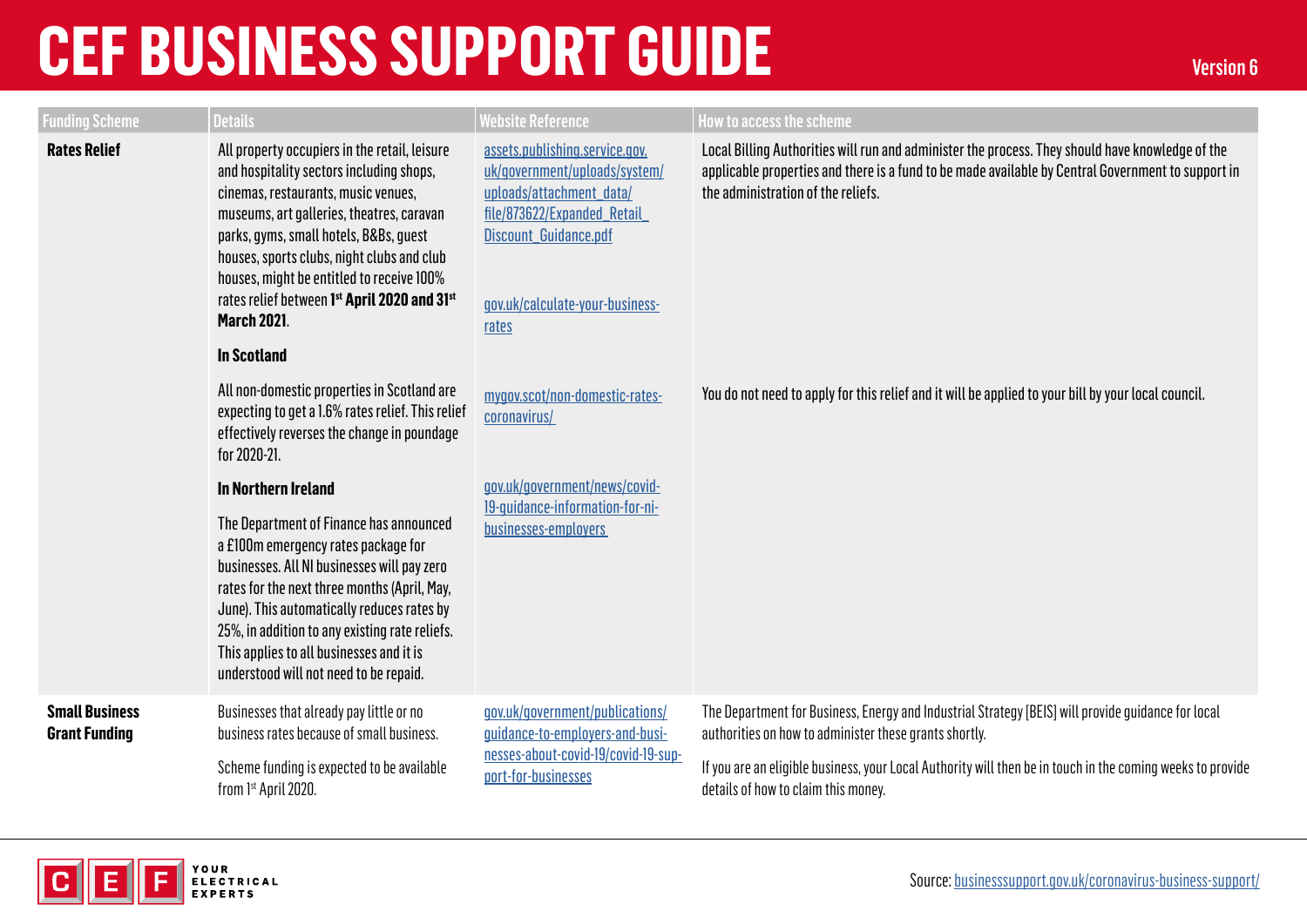YOUR<br>Electrical **EXPERTS** 

[Source: businesssupport.gov.uk/coronavirus-business-support/](https://www.businesssupport.gov.uk/coronavirus-business-support/)

| <b>Funding Scheme</b>                                            | <b>Details</b>                                                                                                                                                                                                             | Website Reference                                                               | How to access the scheme                                                                                                                                                                                                         |
|------------------------------------------------------------------|----------------------------------------------------------------------------------------------------------------------------------------------------------------------------------------------------------------------------|---------------------------------------------------------------------------------|----------------------------------------------------------------------------------------------------------------------------------------------------------------------------------------------------------------------------------|
| <b>Cash Grants for Retail,</b><br><b>Hospitality and Leisure</b> | The Retail and Hospitality Grant Scheme<br>provides businesses in the retail, hospitality                                                                                                                                  | gov.uk/government/publications/<br>guidance-to-employers-and-                   | You do not need to do anything. Your local authority will write to you if you are eligible for this grant.                                                                                                                       |
| businesses                                                       | and leisure sectors with a cash grant of up to<br>£25,000 per property.                                                                                                                                                    | businesses-about-covid-19/covid-19-<br>support-for-businesses                   | Any enquiries on eligibility for, or provision of, the reliefs and grants should be directed to the<br>relevant local authority.                                                                                                 |
|                                                                  |                                                                                                                                                                                                                            | gov.uk/find-local-council                                                       |                                                                                                                                                                                                                                  |
|                                                                  |                                                                                                                                                                                                                            |                                                                                 |                                                                                                                                                                                                                                  |
|                                                                  | <b>In Scotland</b>                                                                                                                                                                                                         |                                                                                 |                                                                                                                                                                                                                                  |
|                                                                  | Two types of grant are now available to<br>ratepayers:                                                                                                                                                                     | mygov.scot/non-domestic-rates-<br>coronavirus/                                  | The Scottish Government are working with Scotland's 32 Councils to make sure this relief is<br>administered in the most effective way. You can check this page for updates, including information<br>on any application process. |
|                                                                  | • a one-off £10,000 grant to ratepayers of<br>small businesses                                                                                                                                                             |                                                                                 |                                                                                                                                                                                                                                  |
|                                                                  | • a one-off grant of £25,000 available to<br>retail, hospitality and leisure business<br>ratepayers with a rateable value between<br>£18,001 and £51,000                                                                   |                                                                                 |                                                                                                                                                                                                                                  |
|                                                                  | <b>In Northern Ireland</b>                                                                                                                                                                                                 |                                                                                 |                                                                                                                                                                                                                                  |
|                                                                  | • COVID Small Business Grant - Small<br>business grant of £10,000 to be issued<br>immediately with a cost of £267m providing<br>support to 27,000 businesses in NI. This is<br>for all businesses with a NAV up to £15,000 | nibusinessinfo.co.uk/content/<br>coronavirus-business-support-<br>grant-schemes |                                                                                                                                                                                                                                  |
|                                                                  | • Hospitality, Tourism and Retail Sectors<br>Grant Scheme - An immediate grant of<br>£25,000 will be provided to companies in<br>these sectors with a rateable value up to<br>£51,000                                      |                                                                                 |                                                                                                                                                                                                                                  |
|                                                                  |                                                                                                                                                                                                                            |                                                                                 |                                                                                                                                                                                                                                  |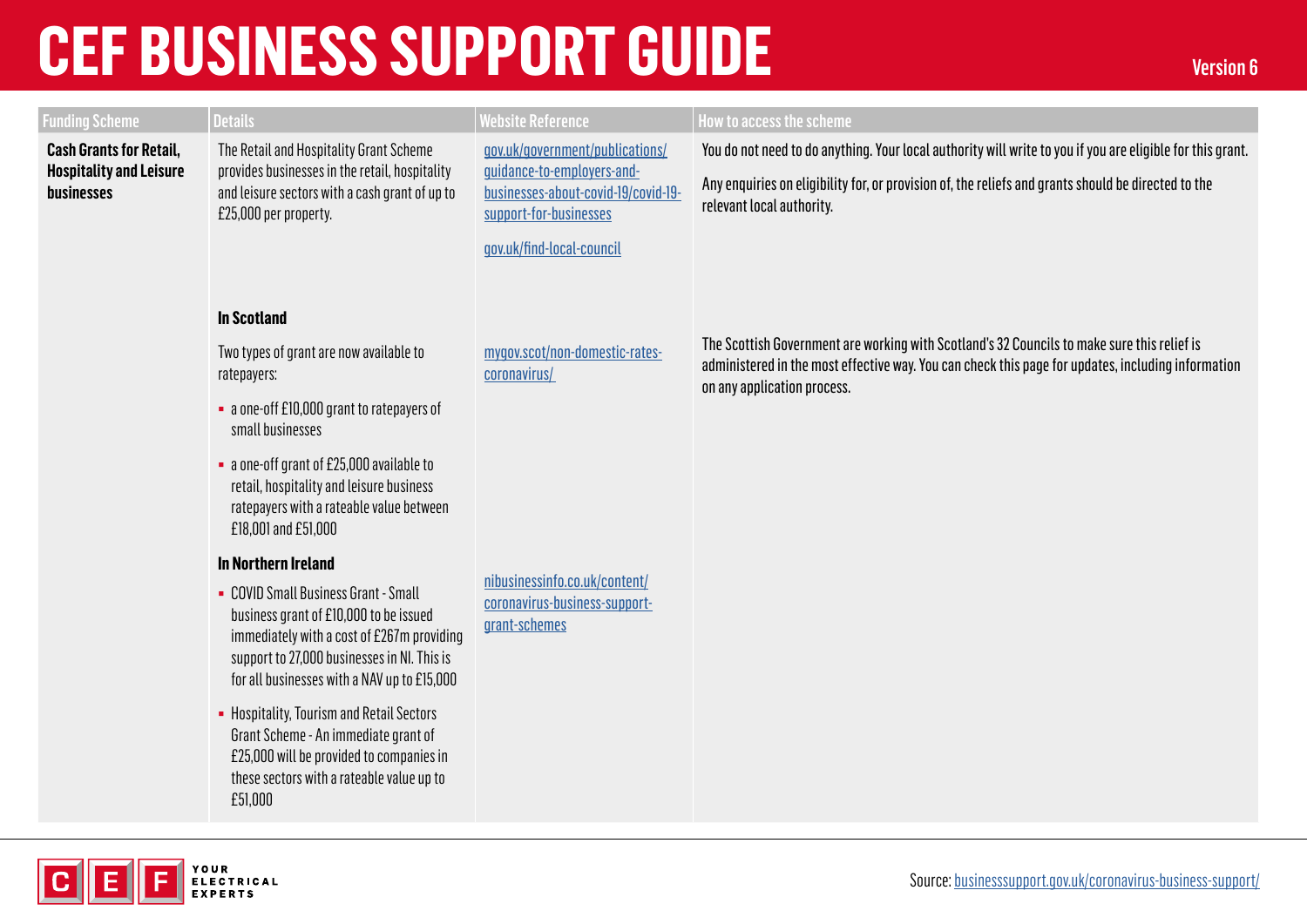| <b>Funding Scheme</b>                         | <b>Details</b>                                                                                                                                                                                                                                                                                                                                                                                                                                                         | <b>Website Reference</b>                                                                                                         | How to access the scheme                                                                                                                                                                                                                       |
|-----------------------------------------------|------------------------------------------------------------------------------------------------------------------------------------------------------------------------------------------------------------------------------------------------------------------------------------------------------------------------------------------------------------------------------------------------------------------------------------------------------------------------|----------------------------------------------------------------------------------------------------------------------------------|------------------------------------------------------------------------------------------------------------------------------------------------------------------------------------------------------------------------------------------------|
| <b>Coronavirus Bounce</b><br><b>Back Loan</b> | The Bounce Back Loan scheme will help small<br>and medium-sized businesses to borrow<br>between £2,000 and £50,000. The government<br>will guarantee 100% of the loan and there will<br>not be any fees or interest to pay for the first<br>12 months. Loan terms will be up to 6 years.<br>No repayments will be due during the first<br>12 months. The government will work with<br>lenders to agree a low rate of interest for the<br>remaining period of the loan. | www.gov.uk/quidance/apply-for-a-<br>coronavirus-bounce-back-loan                                                                 | The scheme will be delivered through a network of accredited lenders and is planned to<br>launch early May 2020.                                                                                                                               |
| SSP-Small / Medium<br><b>Businesses</b>       | Small and medium sized businesses with<br>fewer than 250 employees.<br>SSP paid as a consequence of COVID-19 for up<br>to two weeks.                                                                                                                                                                                                                                                                                                                                   | gov.uk/government/publications/<br>guidance-to-employers-and-busi-<br>nesses-about-covid-19/covid-19-sup-<br>port-for-businesses | There is no existing mechanism for the recovery of SSP by employers [unlike other statutory payments<br>such as Statutory Maternity Pay].<br>The government has committed to working with employers to work out a mechanism for this recovery. |
| <b>Self-employed Claimants</b>                | If you are self-employed Universal Credit may<br>provide support to help you grow<br>your business.                                                                                                                                                                                                                                                                                                                                                                    | gov.uk/apply-universal-credit<br>nidirect.gov.uk/campaigns/univer-<br>sal-credit#toc-5                                           | Call the helpline to get help making your claim online.<br><b>Universal Credit helpline</b><br>Telephone: 0800 328 5644<br>Welsh language: 0800 328 1744<br>Textphone: 0800 328 1344<br>Monday to Friday, 8am to 6pm.                          |

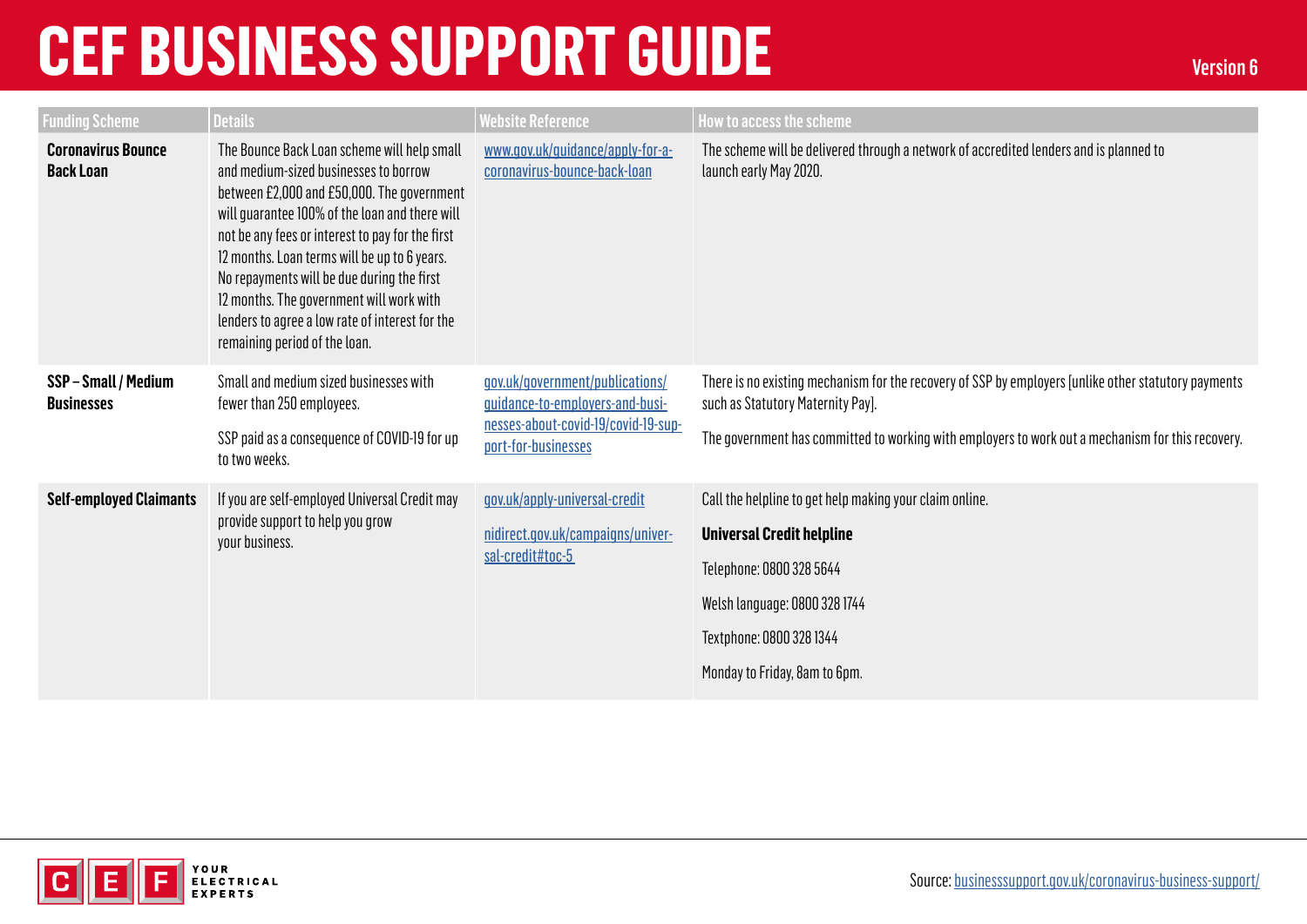| <b>Funding Scheme</b>                    | <b>Details</b>                                                                                                                                                                                                                                                                                                                        | <b>Website Reference</b>                                                        | How to access the scheme                                                                                                                                                                                                                                                                                                                                    |
|------------------------------------------|---------------------------------------------------------------------------------------------------------------------------------------------------------------------------------------------------------------------------------------------------------------------------------------------------------------------------------------|---------------------------------------------------------------------------------|-------------------------------------------------------------------------------------------------------------------------------------------------------------------------------------------------------------------------------------------------------------------------------------------------------------------------------------------------------------|
| <b>Mortgage Holidays</b><br>for 3 Months | Banks have agreed with the Chancellor that<br>they will offer 'forbearance' [tolerance and<br>help] on mortgages by providing a 3<br>month 'holiday'.<br>This has been extended to landlords whose<br>tenants are facing financial difficulties due to<br>Coronavirus - this would need to be discussed<br>with your mortgage lender. | moneysavingexpert.com/<br>news/2020/03/uk-coronavirus-help-<br>and-your-rights/ | Contact your Mortgage Provider.                                                                                                                                                                                                                                                                                                                             |
| Time to Pay [TTP]<br>Arrangements-HMRC   | Any business is theoretically eligible to apply.<br>It is, however, critical to ensure supporting<br>facts (and documentation) are available to<br>evidence cash flow concerns.                                                                                                                                                       | gov.uk/difficulties-paying-hmrc                                                 | Businesses with a Customer Compliance Manager should discuss this with them in the first instance.<br>All others are encouraged to contact HMRC's helpline on 0800 0159 559. The process can take less<br>than an hour in a simple situation where the amount to be deferred is less than £750K. Agreement<br>for deferral of larger sums will take longer. |
| <b>Insurance</b>                         | It is worth checking any policies that may<br>respond to at least some of your losses such<br>as 'Business interruption insurance' and<br>discussing with your insurers promptly.                                                                                                                                                     | abi.org.uk/products-and-issues/top-<br>ics-and-issues/coronavirus-hub/#a        | If you are unsure what your policy covers then check with your insurer or insurance broker.                                                                                                                                                                                                                                                                 |